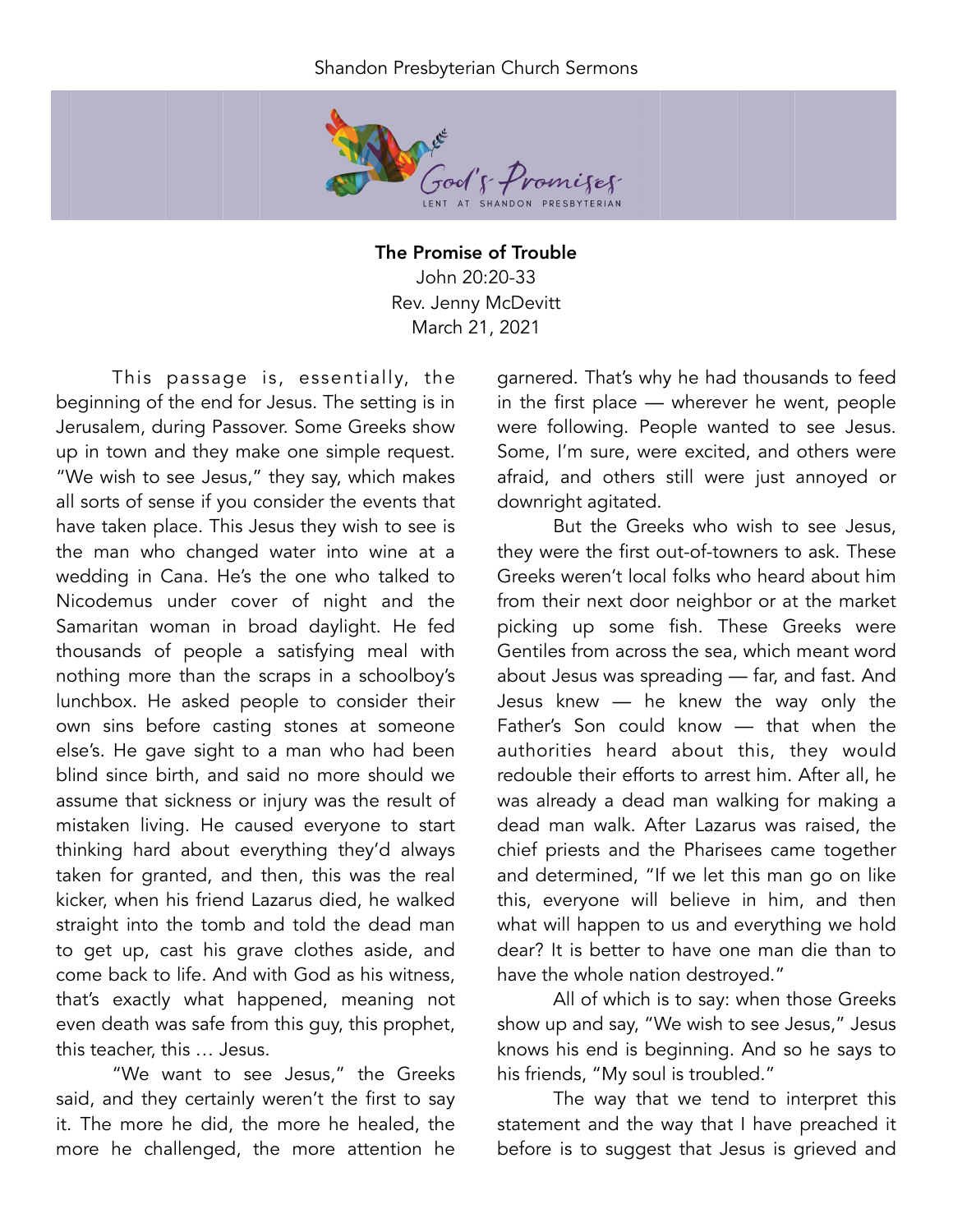distressed, that he is enduring inter turmoil about what he knows is being asked of him, about what he knows will befall him.

Today, at least, I am no longer convinced that is what Jesus means when he says his soul is troubled. I am no longer convinced for a variety of reasons, including what I have learned about and from John Lewis. Mr. Lewis was a political activist who served in the House of Representatives for Georgia's fifth congressional district until he died last summer. He dedicated his life to protecting and advancing the rights of Black people in the United States. He was one of the original Freedom Riders and he led the first march from Selma to Montgomery across the Edmund Pettus Bridge. It is impossible to talk about civil rights or the end of legalized segregation without talking about John Lewis.

In his memoir, he wrote, "My parents told me in the very beginning as a young child, when I raised the question about segregation and racial discrimination, they told me not to get in the way, not to get in trouble, not to make any noise." Given the history of racebased violence in our country, that advice was understandable. But later in life, Lewis would become famous for encouraging Americans to engage in "good trouble, necessary trouble," trouble that is willing to travel down a long, hard road in its commitment to the pursuit of justice.

Mr. Lewis' affinity for the phrase "good trouble" prompted me to dig even deeper into Jesus' words to his friends. "My soul is troubled," Jesus says. But the Greek *tarasso*  offers a very specific nuance I had never noticed before, in large part because I hadn't gone looking for it before. It is "to stir up, to trouble, to agitate, to distress, to grieve," yes, but then the there is a little note tucked into parentheses, printed in a smaller font, that says, "in the sense of stirring up or setting in motion that which prefers to remain still and at ease."

"My soul is troubled," Jesus said, "and it is for this reason that I have come to this hour."

"My soul, the very center of my being, is stirring up that which prefers to remain still and at ease in this world. It is for this reason that I have come this hour."

Stirring up that which prefers to be at ease sounds like an incredibly accurate and succinct description of Jesus' entire ministry. Upsetting the status quo where evil and illness and ignorance carry the day. Upsetting the status quo where individual security is prioritized above communal flourishing. Upsetting the status quote where death wins again and never looks back.

"Very truly, I tell you," Jesus says, "unless a a grain of wheat falls into the earth and dies, it remains just a single grain; but if it dies, it bears much fruit. Those who love their life, lose it, and those who hate their life in this world, will keep it." These words of his are hard to hear. But Jesus always knows what we need to hear most. And while sometimes it is, "Do not let your hearts be troubled, and do not let them be afraid," and sometimes it is, "In my father's house there are many rooms," and sometimes it is, "I am light of the world, I am the good shepherd, I am the resurrection and the life," other times it is, "Why are you still so slow-witted," and, "Woe to you," and, "Those who love their life, will lose it, and those who hate at their life in this world, will keep it."

What we most need to hear from Jesus is not always what we want to hear. W. H. Auden once wrote, "I believe in Jesus because he fulfills none of my dreams, because he is in every respect the exact opposite of what he would be if I could have made him in my own image." And by that standard, Auden said, if we do not resent Jesus and all he asks of us at least a little bit, perhaps we have yet to love him enough or understand him adequately.

Because what we most need to hear from Jesus is not always what we want to hear. And what Jesus knows his followers need to